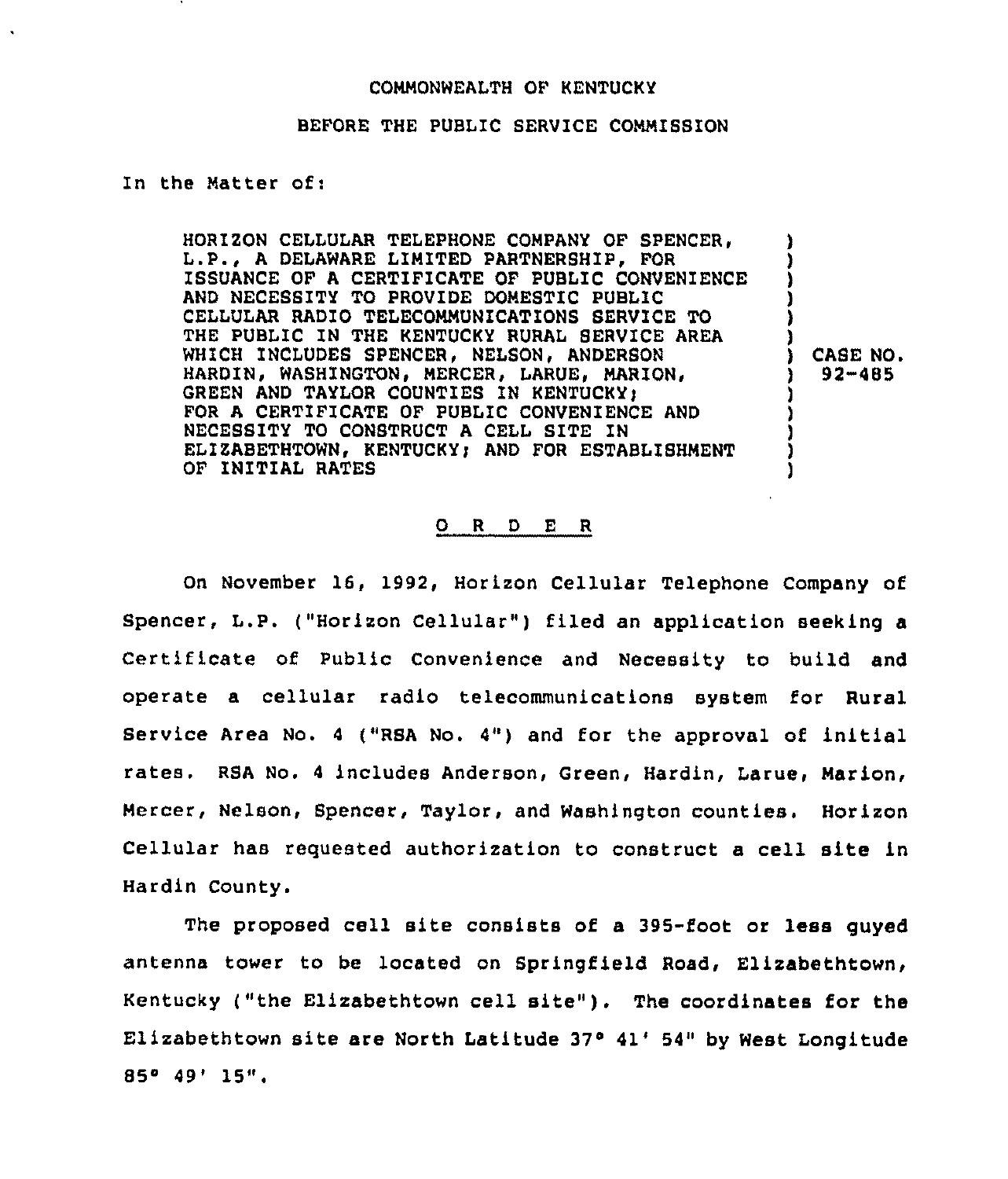Horizon Cellular has provided information regarding the structure of the tower, safety measures, and antenna design criteria for the Elizabethtown cell site. Based upon the application, the tower and foundation design appears to meet the criteria of the Building Officials and Code Administrators International, Inc. National Building Code with reference to earthquakes, winds, and tornadoes.

pursuant to KRS 100.324(1}, the Elizabethtown cell site's construction ls exempt from local zoning ordinances. Horizon Cellular has filed applications with the Federal Communications Commission ("FCC"), the Federal Aviation Administration ("FAA"), and the Kentucky Airport Zoning Commission ("KAZC") seeking approval for the construction and operation of the Elizabethtown call site. Horizon Cellular has received approval from the FCC, while the KAZC and FAA have yet to take action.

Horizon Cellular has filed notices verifying that each property owner and/or resident within 500 feet of the Elizabethtown cell alto has been notified of the pending construction. The notice solicited any comments and informed the property owner and/or resident of their right to intervene. To date, no intervention requests have been received.

 $\mathbf{r}$ 

Horizon Cellular's application provides information on the financial, technical, and managerial capabilities of its organization, The proposed tariff presents rates which should be approved as the fair, just, and reasonable rates to be charged.

$$
-2 -
$$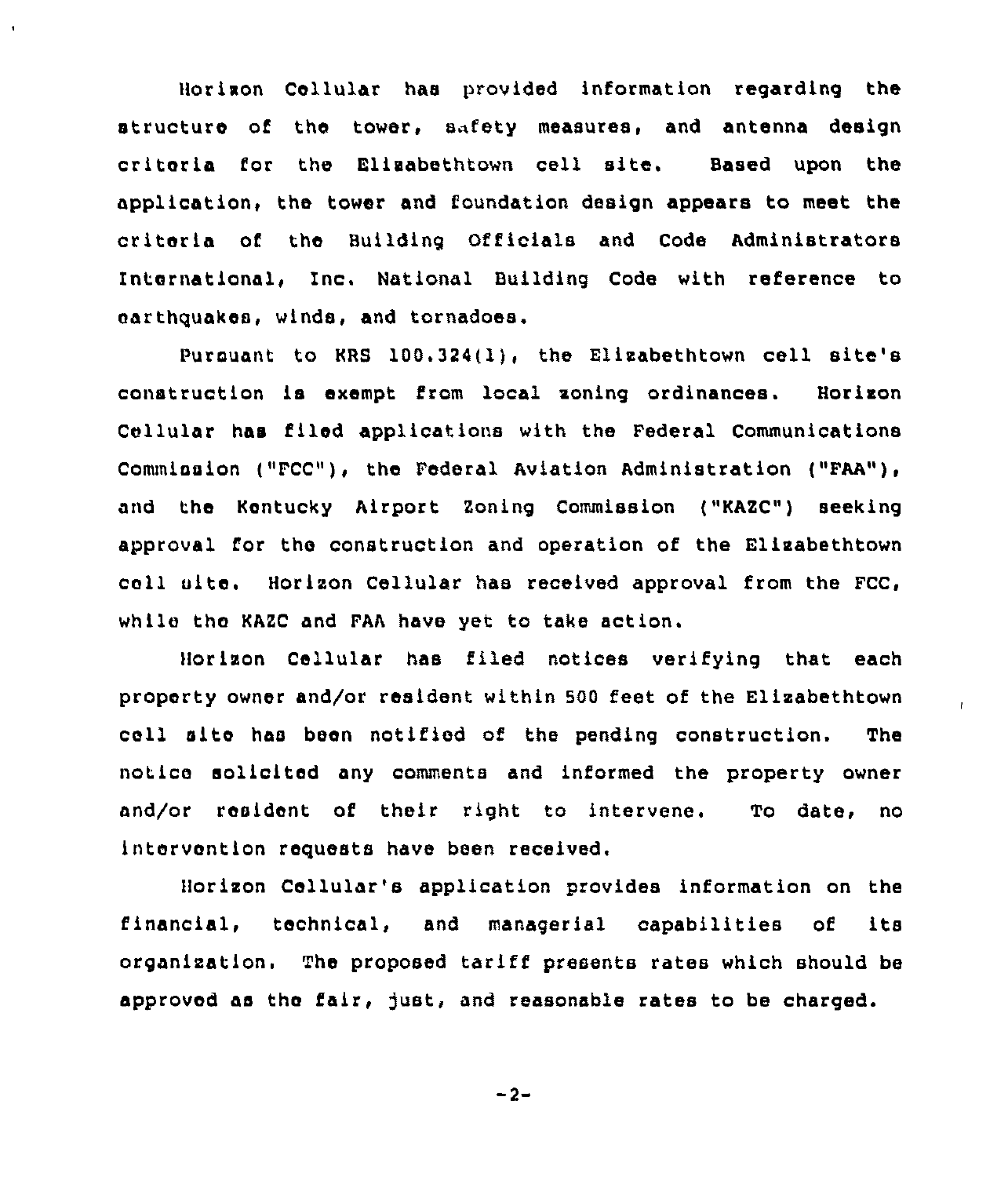Pursuant to KRS 278.280, the Commission is required to determine proper practices to be observed when it finds, upon complaint or on its own motion, that the facilities of any utility subject to its Jurisdiction are unreasonable, unsafe, improper, or insufficient. To assist the Commission in its efforts to comply with this mandate, Horizon Cellular should notify the Commission if it does not use this antenna tower to provide cellular radio telecommunications services in the manner set out in its application and this Order. Upon receipt of such notice, the Commission may, on its own motion, institute proceedings to consider the proper practices, including removal of the unused antenna tower, which should be observed by Horizon Cellular.

The Commission, having considered the evidence of record and being otherwise sufficiently advised, finds that Horizon Cellular should be granted a Certificate of Public Convenience and Necessity to construct and operate the Elizabethtown cell site in RSA No. <sup>4</sup> under its approved tariff.

IT IS THEREFORE ORDERED that:

1. Horizon Cellular be and it hereby is granted Certificate of Public Convenience and Necessity to operate a cellular telecommunications system in RSA No. 4.

2. Horizon Cellular be and it hereby is granted <sup>a</sup> Certificate of Public Convenience and Necessity to construct and operate a 395-foot or less guyed cellular radio telecommunications antenna tower in RSA No. <sup>4</sup> to be located on Springfield Road, Hardin County, Elizabethtown, Kentucky. The coordinates for the

 $-3-$